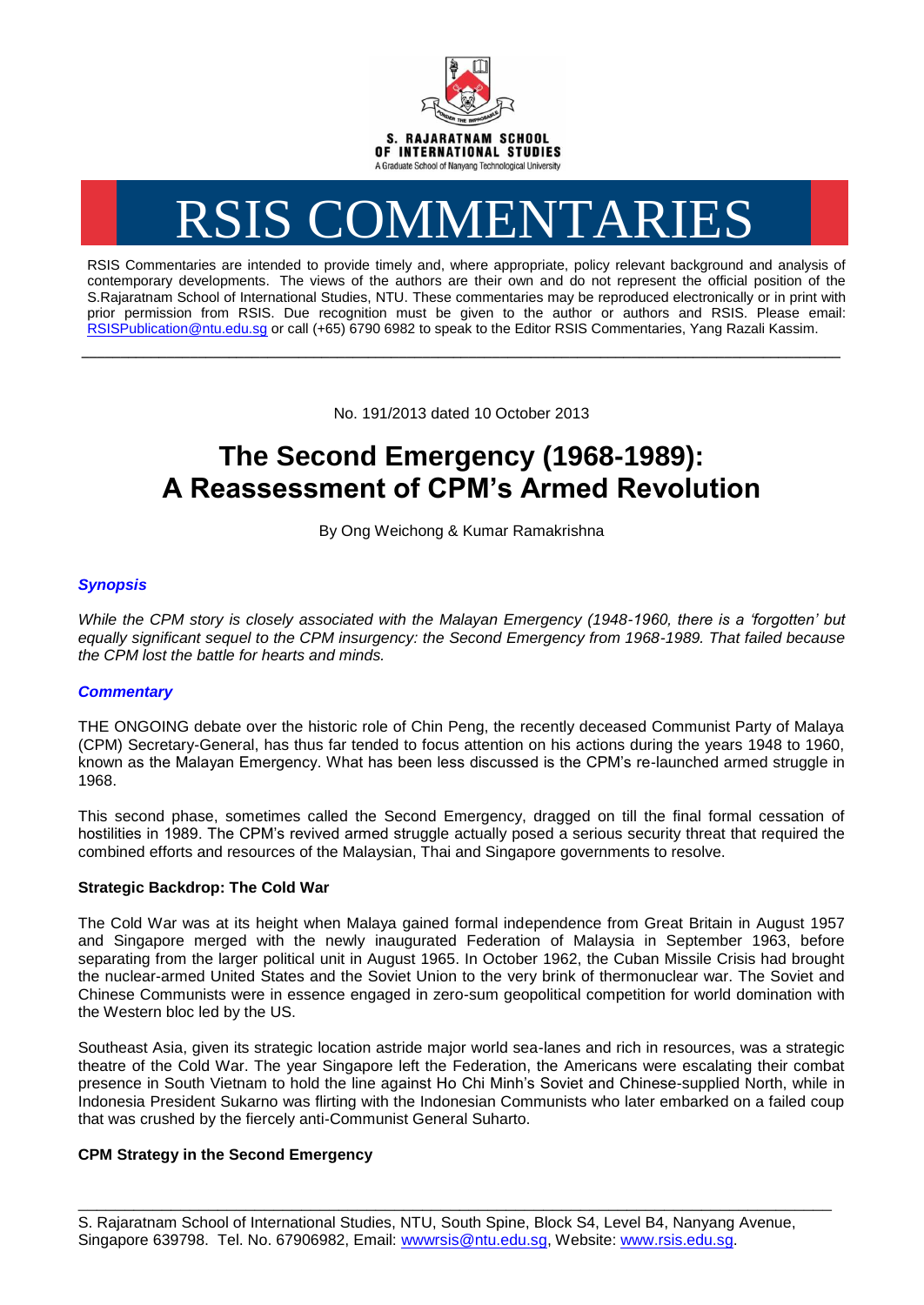Against this turbulent backdrop, the CPM was gradually gathering its resources for a renewed armed revolt against Singapore and Malaysia, which they regarded as not independent and sovereign states but British "neocolonies". They remained utterly determined to destroy both governments and establish a "Malayan People's Republic" despite both countries having constitutionally-elected governments. By 1968, the year of the politically and psychologically – if not tactically - successful Tet Offensive by Communist forces in South Vietnam, the CPM decided that the time was ripe to resume hostilities.

Between 1968 and 1973 CPM groups infiltrated back into Peninsular Malaysia and quietly re-established an underground support network. 1974 then saw an upsurge in CPM terrorism including assassinations, sabotage and bombings against government installations and personnel on both sides of the Causeway. Such action included the high-profile assassination of Tan Sri Abdul Rahman bin Hashim, Inspector-General of the Malaysian Police.

The Second Emergency gradually developed into a low-intensity campaign of subversion and countersubversion in Singapore and sporadic jungle skirmishes in Malaysia. By 1988, the jungle war had gone against the CPM and its underground network had collapsed. Chin Peng agreed to a peace treaty to formally end the Second Emergency a year later.

#### **Why the CPM failed**

The CPM's eventual denouement was long in coming actually. There were sound domestic and geopolitical reasons for this. Domestically, as in the First Emergency, the CPM's recurring tendency to shoot itself in the foot again played a part. By August 1974, the Party had sundered into three different factions that sought to outdo each other in open bloody battles with the Malaysian government and amongst themselves, destabilising its painstakingly built-up support network in the process.

Such infighting gravely undercut the CPM's overall ability to win the hearts and minds of key sections of the Malaysian population. They ultimately failed to win control of the largely rural Malay enclaves of the strategically vital northern Malaysian States of Kelantan, Terengganu, Kedah and Perlis, thanks in part to counter-productive Communist violence, effective security force action and the government's development policies.

To be sure, experienced Communist units in the northern Malaysian jungles did carry the day in some tactical engagements with security forces. These did little, however, to win the one battle that truly mattered – the confidence of the rural Malays, the strategic centre of gravity of the Second Emergency.

In Singapore the Communists were caught out by the government's increasingly successful policies to promote social mobility and rapid economic growth. Fundamentally, the Communists failed to sink roots amongst the wider publics in both countries because of a historic failing: its penchant for ill-conceived violence, this time fuelled by the internal Party split.

Further, its propaganda claims that Malaysia and Singapore are "neo-colonies" and that they were fighting to "free" what were to all intents and purposes fully independent countries, sounded hollow and incredible.They were not seen as "freedom-fighters" but communist terrorists. It was clear that the peoples of both countries had moved on while the CPM leadership was still caught in a time warp.

#### **Geopolitical turn for the worse**

Geopolitically, the CPM's fortunes began to turn for the worse as early as 1969, when the historic Sino-Soviet split profoundly shook global Communism to its very foundations. By 1972, the People's Republic of China had begun tentative moves toward diplomatic rapprochement with non-communist Southeast Asia. A huge turning point came in 1974 when Chinese Premier Zhou Enlai conceded that the CPM was an internal problem for Malaysia.

Six years later, the extremely shrewd and pragmatic Chinese leader Deng Xiaoping cut off material and financial support for the CPM and other "fraternal communist parties" in return for enhanced bilateral relations with non-communist Southeast Asia.

While the Chinese continued to support CPM radio propaganda broadcasts to Malaysia and Singapore until 1981, this was of little practical consequence to Chin Peng and his followers. Worse, unlike the ultimately victorious North Vietnamese Communists, the CPM consistently failed to elicit any substantial Sino-Soviet material support or lobbying assistance on the international stage.

By the mid-1980s, that global Communist ideological, political and economic influence was in relative decline was patently obvious to Chinese and Soviet leaders even if they would not declare it publicly. Little surprise that